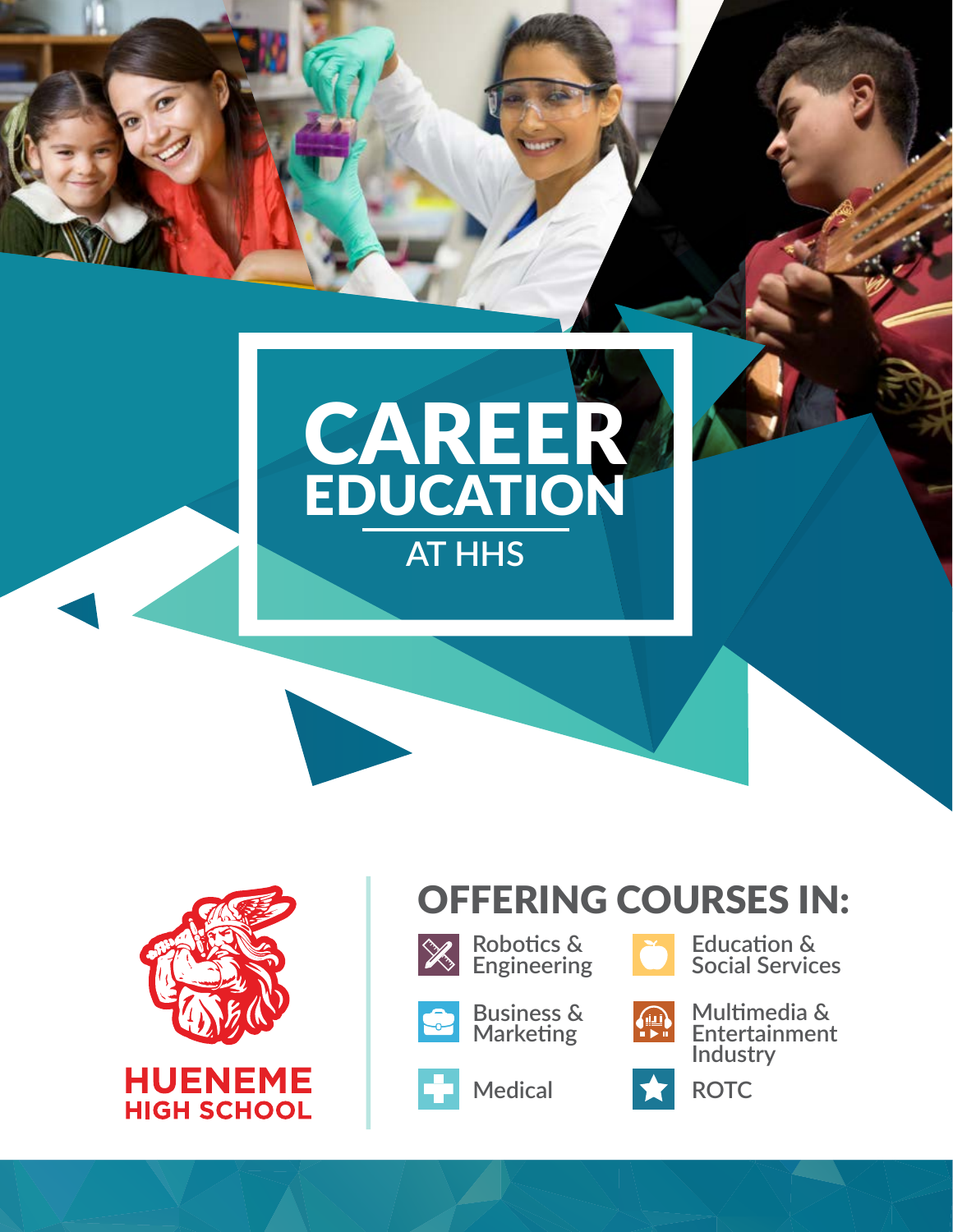# **HUENEME HIGH SCHOOL PATHWAYS & ACADEMIES**

|                                                                 | <u>Z  ∖</u><br><b>(C</b> HUENEME HIGH SCHOOL <b>C</b> )                                                                                 | <b>ENGINEERING G)</b><br><i><b>DESIGN ACADEMY</b></i>                                                                   | <b>MEDIA</b><br><b>BUSINESS</b>                                                                                                                                                                                                                                           |                                                                                                                                                                | TH & EDUCATION SEE<br><b>RANEWY</b>                                                                                                            |                                                                                                                                       | SED & BROADCASTER                                                                                                                                                                                 |                                                                                                                                                                                                                                                                                                                              |
|-----------------------------------------------------------------|-----------------------------------------------------------------------------------------------------------------------------------------|-------------------------------------------------------------------------------------------------------------------------|---------------------------------------------------------------------------------------------------------------------------------------------------------------------------------------------------------------------------------------------------------------------------|----------------------------------------------------------------------------------------------------------------------------------------------------------------|------------------------------------------------------------------------------------------------------------------------------------------------|---------------------------------------------------------------------------------------------------------------------------------------|---------------------------------------------------------------------------------------------------------------------------------------------------------------------------------------------------|------------------------------------------------------------------------------------------------------------------------------------------------------------------------------------------------------------------------------------------------------------------------------------------------------------------------------|
| <b>PROGRAM</b>                                                  | Robotics Pathway                                                                                                                        | <b>Academy of Engineering</b><br>& Design                                                                               | <b>Social Media Business</b><br>Pathway                                                                                                                                                                                                                                   | <b>Medical Pathway</b>                                                                                                                                         | Youth and Education<br>Services (YES) Pathway                                                                                                  | Mariachi Pathway                                                                                                                      | Video & Broadcasting<br>Pathway                                                                                                                                                                   | Naval Junior Reserved Officer<br>Training Corp (NJROTC) in<br><b>Community Emergency Response</b>                                                                                                                                                                                                                            |
| <b>COURSES*</b>                                                 | <b>Robotics Technology</b><br>Engineering<br><b>Robotics Technology</b><br><b>Engineering Honors</b>                                    | Introduction to<br>Engineering<br><b>Principles of Engineering</b><br><b>CADD</b> for Engineering<br><b>AOED Honors</b> | Social Media<br><b>Business Fusion</b><br>Social Entrepreneur                                                                                                                                                                                                             | <b>Patient Care Essentials</b><br><b>Advanced Patient Care/</b><br><b>Medical Assistant</b>                                                                    | Careers in Education and<br><b>Child Development</b><br>Teaching 3, 4 YES                                                                      | Mariachi<br>Mariachi Honors                                                                                                           | Video & Film<br><b>Digital Broadcasting</b>                                                                                                                                                       | Naval Science 3 CERT<br>Naval Science 4 CERT                                                                                                                                                                                                                                                                                 |
| <b>INDUSTRY</b><br><b>CERTIFICATION</b>                         |                                                                                                                                         | Nocti Shop Safety                                                                                                       |                                                                                                                                                                                                                                                                           | <b>CPR/FirstAid Certification</b><br>and HIPAA                                                                                                                 | <b>CPR/First Aid</b><br>Certification<br><b>Paraprofessional Exam</b>                                                                          |                                                                                                                                       | <b>Career Portfolio</b>                                                                                                                                                                           | <b>CERT</b> (Community<br><b>Emergency Response</b><br>Team) Certificate                                                                                                                                                                                                                                                     |
| <b>POST</b><br><b>SECONDARY</b><br><b>ALIGNED</b><br>PATHWAYS** | <b>AS Engineering</b><br>Mechatronics (2 YEAR)<br><b>The Common State</b><br><b>BS Mechatronics</b><br>Engineering (4 YEAR)             | AS Engineering (2 YEAR)<br>$\sim 10^{-1}$<br><b>BS Industrial Engineering</b><br>$(4$ YEAR)<br><b>Contract</b>          | AA Entrepreneurship<br>& Business (2 YEAR)<br><b>BS Business (4 YEAR)</b>                                                                                                                                                                                                 | AS Nursing (2 YEAR)<br><b>Committee</b><br><b>Emergency Medical</b><br>Technician (2 YEAR)<br><b>BSN Nursing (4 YEAR)</b><br><b>Contract Contract Contract</b> | <b>AA Elementary Teacher</b><br>Education (2 YEAR)<br><b>The Committee of the Committee</b><br><b>BA Liberal Studies/</b><br>Teaching (4 YEAR) | AA Music (2 YEAR)<br><b>BA Performing Arts Music</b><br>$(4$ YEAR)<br><b>Contract</b>                                                 | AA Film Television Media<br>Degree for Transfer<br>$(2$ YEAR)<br><b>The Common Section</b><br><b>BA Cinema &amp; Television</b><br>$(4$ YEAR)<br>BA Film, Television, &<br>Digital Media (4 YEAR) | AS Fire Technology,<br>Emergency Medical Technician,<br>Fire Academy (2 YEAR)<br>an an<br><b>AS Emergency Medical</b><br>Technician, Nursing (2 YEAR)<br><b>BSN Nursing (4 YEAR)</b><br>BA/BS Health and Human<br>Development (4 YEAR)<br>an an<br><b>BS Life Sciences, School</b><br>of Nursing (4 YEAR)<br><b>Contract</b> |
| <b>TIER</b><br><b>OCCUPATIONS</b>                               | Computer Aided Design &<br>Drafting, Industrial Engineer,<br>Manufacturing Engineer,<br>Prototype Machinist,<br><b>Engineering Tech</b> | Engineering Intern,<br>Technician                                                                                       | Human Resources Specialist,<br><b>Education Administrator,</b><br><b>Purchasing Agent, Office</b><br>Manager, Chief Financial<br>Officer, Marketing<br>Management, Social Media<br><b>Content Management,</b><br><b>Business Ownership,</b><br><b>Business Management</b> | <b>Medical Assistant, Nursing</b><br>Assistant, Certified<br>Nursing Assistant, EMT,<br>Law Enforcement, Front<br>and Back Medical Office                      | Paraprofessional,<br><b>Tutor, Preschool Aide</b>                                                                                              | Musician, Tutor, Music<br>Teacher, Performer                                                                                          | <b>Production Assistant</b><br>(for General Production.<br>Producer, Camera,<br>Lighting, Editing, or<br>Broadcasting) / Assistant<br>Video Editor                                                | Military, Law Enforcement,<br>Firefighter, and EMT                                                                                                                                                                                                                                                                           |
| <b>TEACHER INFO</b>                                             | Ruben Rodriguez<br>(805) 385-2667<br>ruben.rodriguez@<br>oxnardunion.org                                                                | lan Nicholson<br>(805) 385-2667<br>ian.nicholson@<br>oxnardunion.org                                                    | Julie Cole<br>(805) 385-2667<br>julie.cole@oxnardunion.org                                                                                                                                                                                                                | Rosa Soliz/<br>Catinca Medrazo<br>(805) 385-5981<br>rosa.soliz@<br>oxnardunion.org                                                                             | <b>Eric Ehlers</b><br>(805) 385-5780<br>eric.ehlers@<br>oxnardunion.org                                                                        | Antonio Rivera<br>(805) 795-6021<br>antonio.rivera@<br>oxnardunion.org<br><b>Dominic Rivera</b><br>dominic.rivera@<br>oxnardunion.org | <b>Barbara Pickles</b><br>(805) 385-2667<br>barbara.pickles@<br>oxnardunion.org                                                                                                                   | Pablito Quiatchon<br>(805) 385-2809<br>pablito.quiatchon@<br>oxnardunion.org<br><b>Stephen Hayes</b><br>(805) 385-5796<br>stephen.hayes@<br>oxnardunion.org                                                                                                                                                                  |
| <b>INDUSTRY</b><br><b>AFFILIATION / CTSO</b>                    | <b>FIRST Robotics</b>                                                                                                                   | <b>FIRST Robotics</b>                                                                                                   | <b>Skills USA</b>                                                                                                                                                                                                                                                         | <b>HOSA</b>                                                                                                                                                    | <b>FCCLA</b>                                                                                                                                   |                                                                                                                                       | <b>Skills USA</b>                                                                                                                                                                                 |                                                                                                                                                                                                                                                                                                                              |

 **\*Courses are currently in revision and may be subject to change.**

**\*\*Coursework is articulated, which allows for advanced placement and/or college credits at the listed community colleges and universities.**